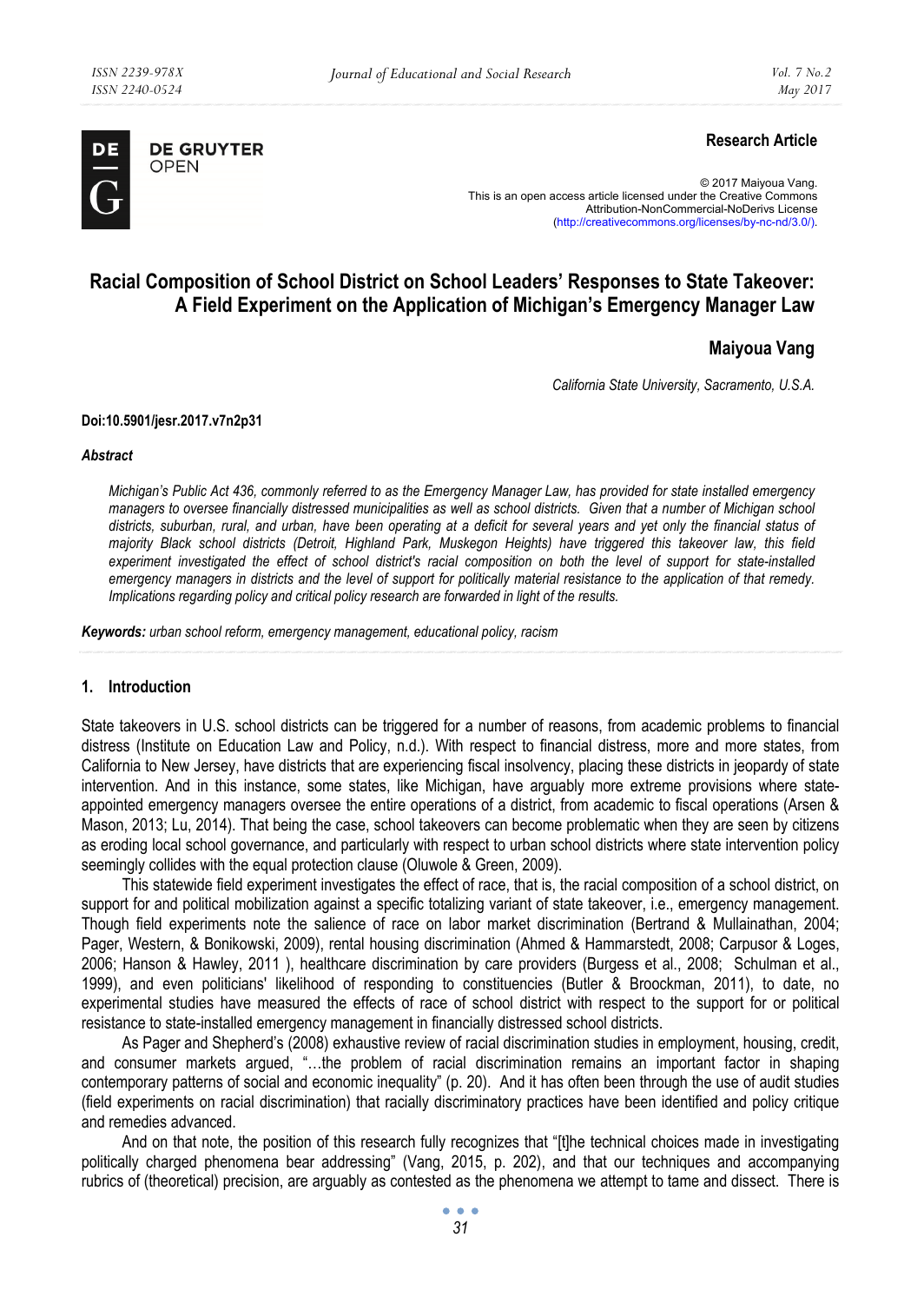no such thing as a "perfect" experiment or a "perfect" study. Far from sanitized perfection, which privileges the production and dissemination of certain kinds of investigations that reify epistemological normativity, this exploratory effort recognizes that the role of the public researcher is to trouble the bounds of political and technical imagination to tackle controversial issues, and to, in the process, respect the complexity and contradictions that result from such efforts. Toward that end, this investigation was continuously informed by the words of Newman (2002), who argued for the value of research that positions itself at the frontline in order to tackle "questions that matter to a broader audience" rather than simply retreat because "we cannot come up with perfect answers" (p. 129).

In that vein, the objective of this experimental field study was to investigate the salience of racial composition of school district on both the level of agreement/disagreement with state administration of a particular takeover remedy, i.e., emergency management, and the likelihood of political mobilization against this takeover condition in financially distressed school districts given the racial composition of the prospective takeover district in Michigan. Rather than recruiting paid volunteers to participate in laboratory conditions or undergraduate students enrolled in psychology courses, this study recruited from a very specific subset of the electorate, active school principals. The decision to recruit principals as experimental subjects rest on their knowledge of the realities of education reform politics in Michigan and on their ability to act politically not only as individual members of the polity but also collectively as members of their respective professional education organizations. Just as analyses of education policy formulation and policy implementation are important, so too are investigations of how racially charged policy instruments and their application are understood and politically processed by field actors.

## **2. Context of the Study**

The state of Michigan was chosen for a very specific reason. Arsen and Mason's (2013) preliminary analysis of stateimposed emergency management in Detroit Public Schools (DPS) concluded that simply installing an emergency manager to fix and hold the school district accountable for fiscal insolvency was not only not enough, but that on the contrary, doing so further eroded "most standards of district accountability" (Arsen & Mason, 2013, p. 250). Indeed, documented accounts of the failure to achieve fiscal solvency (Campbell, 2012) as well as improve student achievement under the years of state-imposed emergency management (Pedroni, 2013) draw into serious question the performance of this state mechanism [state-imposed emergency management] as a tool of technical, fiscal, and democratic accountability (Arsen & Mason, 2013).

Despite all this, however, what is particularly arresting and provoked this investigation is the underexamined role of district's racial composition with respect to the support of state takeover policy while using an experimental method of investigation, and this study addresses the need to empirically disentangle the effects of race on support for implementation of such a problematic policy tool (state emergency management). While the Michigan Department of Education lists some 55 majority white districts as financially distressed, none have triggered state emergency management (McGuire & Lenhard, 2015). On the other hand, only three school districts have state-imposed emergency managers, and all three are exclusively located in majority Black communities (Detroit Public Schools, Highland Park, Muskegon Heights). Moreover, Muskegon Heights, again under a state-imposed Emergency Manager, saw its entire school system transferred to a charter company (Higgins, 2012).

Given the seemingly uneven application of emergency management, a former Michigan State Board of Education member charged that emergency management of schools (again, a particularly totalizing variant of state school takeovers) was racially applied and thus, in practice, discriminated against Black school districts (McGuire & Lenhard, 2015). Immediately following are sections reviewing the various iterations of Michigan's takeover legislation as applied to Detroit Public Schools (DPS) and the theorizing of antiblackness in educational policy respectively.

## **3. Historic-Legal Adaptations**

For some time now, Detroit Public Schools (DPS) has served as the "proving grounds" for experiments on state regulation of Black municipal and/or other local governing bodies. Signed into law by former Governor Engler in 1999, Public Act 10 ushered in the first iteration of gubernatorial intervention. This "school takeover bill" effectively dissolved Detroit's elected school board and created a seven-member reform board consisting of six mayoral appointees and the state superintendent of public instruction. The reform board was tasked with selecting a chief executive officer (CEO) whose charge it was to oversee the operations of the district (Meinecke & Adamany, 2001). What has not been widely disseminated, both in establishment scholarship and in the mainstream media, is the rationale proffered for this first state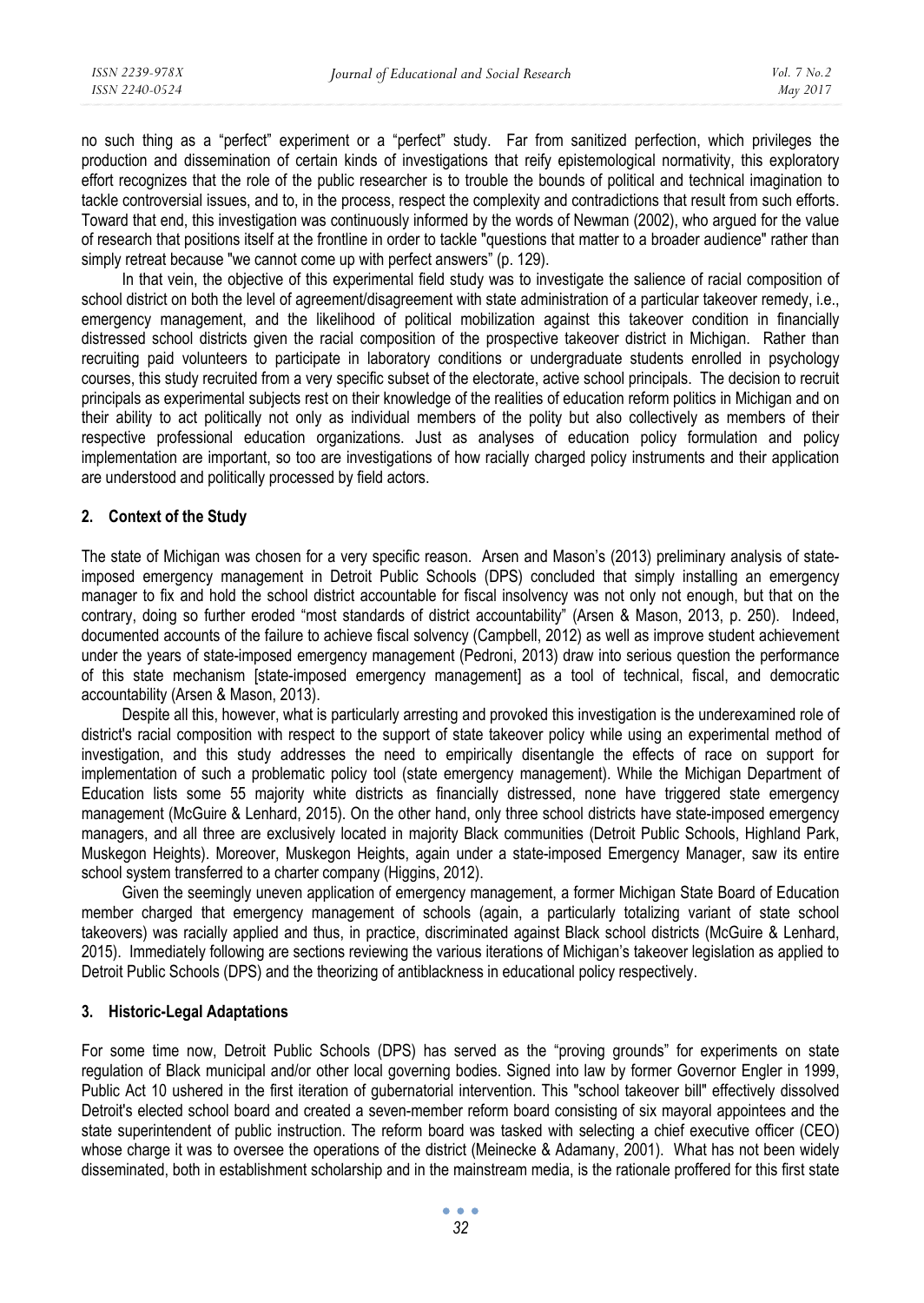takeover, which had little to do with debt or fiscal malfeasance, but in actuality was a response to the district being flush with bond money and yet perceived as not spending quickly enough on infrastructure improvements (See OIG report commissioned by Robert Bobb). Despite immediate challenges ("School Reform Stalled," 1999), the state reform board appointed Kenneth Burnley as the new schools chief of DPS (Nichols & Harmon, 2000).

Important to note is that Public Act 10 established a five year check to assess the structural and programmatic changes implemented by the reform legislation, providing Detroit voters the choice to return to an elected school board or to continue with the reform board and CEO (Meinecke & Adamany, 2001). Following a state-installed Burnley tenure that saw the school budget deficit balloon to \$198 million, more layoffs, more school closures, and more students leaving DPS (MacDonald, 2004), Detroit citizens returned to the polls in November of 2005 to choose "who they want[ed] at the helm of their struggling school district as it maneuvers through some of the toughest challenges in its history" (MacDonald, 2005, p. 1D).

This stay was interrupted just a few years later, when in 2009, then Governor Granholm invoked Public Act 72 of 1990, known as the Local Government Fiscal Responsibility Act (LGFRA). This pre-existing statute was used to appoint Broad Academy alumnus Robert Bobb, the first of four successive financial emergency managers (EM), to take control of all DPS financial operations (Mrozowski, 2009).

Under Public Act 72, "State officials are authorized to intervene in units of local government that experience serious financial problems, or financial emergencies" (www.michigan.gov/documents/treasury/FiscalEmerg\_271926\_7.pdf). And in an April 2010 editorial in *The Detroit News*, Governor Granholm argued:

*Emergency Financial Manager Robert Bobb is pursuing dramatic reforms to repair the district's finances and academics, for the two are inextricably bound. But student learning cannot improve as long as the adults who benefit from the system are fighting to preserve the status quo. (p. A15)* 

And yet again, what has rarely been reported by establishment scholarship and media analyzing the string of takeovers is that the very debt Granholm used to trigger the 2009 re-taking of DPS was none other than the roughly \$200 million debt that the state itself had incurred and then left Detroiters in 2005 (McGuire & Lenhard, 2015).

And so similar to earlier state-driven reforms, Granholm's educational management of DPS met legal challenges when the Detroit Board of Education brought suit against appointed EM Bobb for violating "state law by not consulting members on finances and ordering academic reforms on his own" (Chambers, 2011, p. A15). Indeed, in *Adams v. Bobb* (2010), Wayne County Third Circuit Court Judge Wendy Baxter ruled in favor of the Detroit Board of Education and cited Bobb's systemic violation of state law in the following *Opinion*:

*Robert Bobb put on the identity of DPS to the exclusion of the Board. He rendered the elected Board a nullity existing in name only, yet totally disempowered to effectuate any decisions the electorate authorized it to make... This is irreparable harm. He was empowered to figure out how to pay for education fashioned by the Board. Instead he created education products he proposed to implement. (p. 33)* 

Some several months after the *Adams v. Bobb* (2010) decision, then newly-sworn Governor Snyder signed into law Public Act 4 of 2011 (PA-4), yet another iteration of the Local Government and School District Fiscal Accountability Act. Replacing its legislative predecessor, PA-4 afforded sweeping new powers to emergency financial managers:

*Under the new law, the 'financial' in emergency financial managers is dropped to match their authority beyond financial matters. Emergency managers can now void union contracts, dismiss employees, and dissolve elected councils and boards in communities and school districts that are operating at a deficit. (French, 2011, p. A1)* 

Furthermore, in stating that "the 'financial and operating plan' means a written financial and operating plan for a local government under section 18, *including an academic and educational plan for a school district* [emphasis added]" (MCL Act 4 §5(d), 2011), the language of PA-4 (2011) pointedly overruled Judge Baxter's injunction against EFM Bobb's foray into academic programming and effectively voided any remaining powers entrusted the duly elected school board by the voters of Detroit.

As with previous state efforts to deconstitutionalize Detroiters, citizens resisted and a challenge to PA-4 was launched. Stand Up for Democracy, a coalition comprised of unions, citizens, and activist groups successfully petitioned to place a referendum on the November 2012 ballot to repeal PA-4, prompting Roy Roberts, the second emergency manager of Detroit Public Schools, to express in a written communique to Governor Snyder that he would resign should PA-4 be overturned. Despite voters' eventual statewide rejection of PA-4, State Attorney General Schuette quickly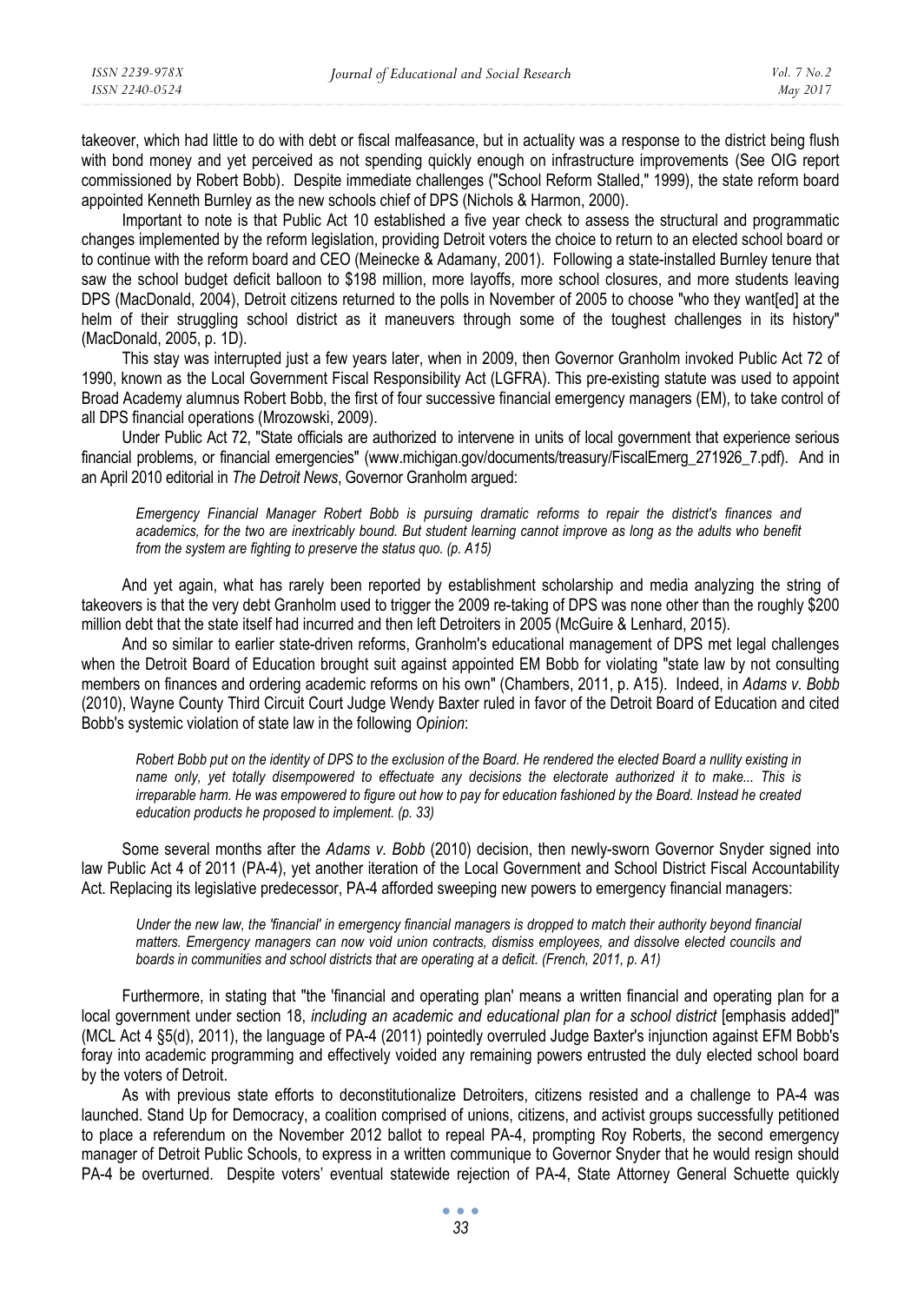revived in the interim PA-4's predecessor, PA-72 (Oosting, 2012), leaving EM Roy Roberts in place and Detroit Public Schools yet again under state emergency management.

Shortly after the repeal of PA-4, Michigan's lameduck legislature would pass Public Act 436 (PA-436). Under PA-436, municipalities and other local governing units, such as school districts, under state control would be ruled by emergency managers afforded a schedule of even more expansive powers, including but not limited to:

- the power to act in place of elected bodies by ignoring municipal charters and other existing local governing structures
- the power and sole discretion to enact local law by decree (and dismiss existing ordinances)
- the power to terminate collective bargaining agreements and contracts
- the power to unilaterally privatize city/department services
- the power to dissolve municipalities and other local governing units with Governor and Treasurer approval
- the totalizing power to govern all matters, including matters unrelated to finances
	- (Sugar Law Center EM Lawsuit Documents, n.d.)

Despite a number of challenges (Bukowski, 2013), PA-436 remains Michigan's current emergency management law, and again, the few school districts that have been subject to this totalizing take over law have been all majority Black districts—Detroit Public Schools, Muskegon Heights, and Highland Park.

## **4. The Salience of Antiblackness**

Their analysis of state takeovers published in the *Indiana Law Review* left Oluwole and Green (2009) noting, "[t]he overwhelming majority of school district takeovers across the country are minority districts" (p. 52). Despite their own tally, Oluwole and Green concluded that since each district in state custody was under fiscal stress, the peculiar matter of these districts just happening to be almost exclusively "minority" (majority Black urban districts) failed to present, in and of itself, sufficient evidence of racial animus. For critical race scholars, however, racialized policy (mis)fortunes due to "happenstance" are anathema to a racial order (Gilborn, 2005).

Critical race and legal scholar Bell (1992, 2004) argued that the permanence of racism in American society maintained a racial order that naturalizes white advantage. Drawing from the work of Bell and other critical legal scholars who employed critical race theory (CRT) to analyze social inequality, critical education scholars Ladson-Billings and Tate (1995) argued for the use of CRT in framing a critical analysis of racism, education policy and educational inequality, and in particular the need to recognize in detailed breadth and depth Black experiences with racial reforms in education. A decade later, Dixson and Rousseau's (2005) review of CRT research would resound the clarion call to reconnect the growing body of CRT research in education to a material project on racial justice.

 And many critical race scholars argue that foundational to racial justice is the requirement to confront antiblackness, the very historical and continuing project leveraged again and again to reify whiteness's systemic hold on institutional power, resources, and dominant social and political thought, indeed what Nakagawa (2012) termed the "fulcrum of white supremacy" (para. 5). Although varying currents exist, the work of critical race scholar Dumas (2015) informs this study because he theorizes anti-blackness and its implication on education. Dumas (2015) states:

*Antiblackness is the central concern and proposition within an intellectual project known as Afro-pessimism. Afropessimism theorizes that Black people exist in a structurally antagonistic relationship with Humanity. That is, the very technologies and imaginations that allow a social recognition of the human-ness of others systematically exclude this possibility for the Black. (p. 3)* 

As a consequence of that structurally induced social death, Dumas (2015) clarifies, "[t]he Black cannot be Human, is not simply an 'Other' but is"--and this must not be lost--"*other* than Human" (p. 3). Dumas poses that so complete is the partitioning of the Black from Human that personhood, and the rights thereof to political agency, to petition, to mobilize for remedies against antiBlack violence--all become notions that are essentially, for the Black, *made ontologically out of reach*.

In that "slavery marks the ontological position of Black people," it is from this relational position that "non-Black people--and particularly whites--assert their right to freedom, and right to the consumption, destruction and/or simple dismissal of the Black" (Dumas, 2015, p. 5). Given the weight of what Dumas advances, informed by the long critical tradition of Afro-pessimist scholarship, as well as the fiction that policy is "racially disinterested" (Dumas, 2013, p. 123), one must account for (and confront) the salience of antiblackness, and more specifically, anti-Black racism in education policy, implementation, and discourse (Dumas, 2015).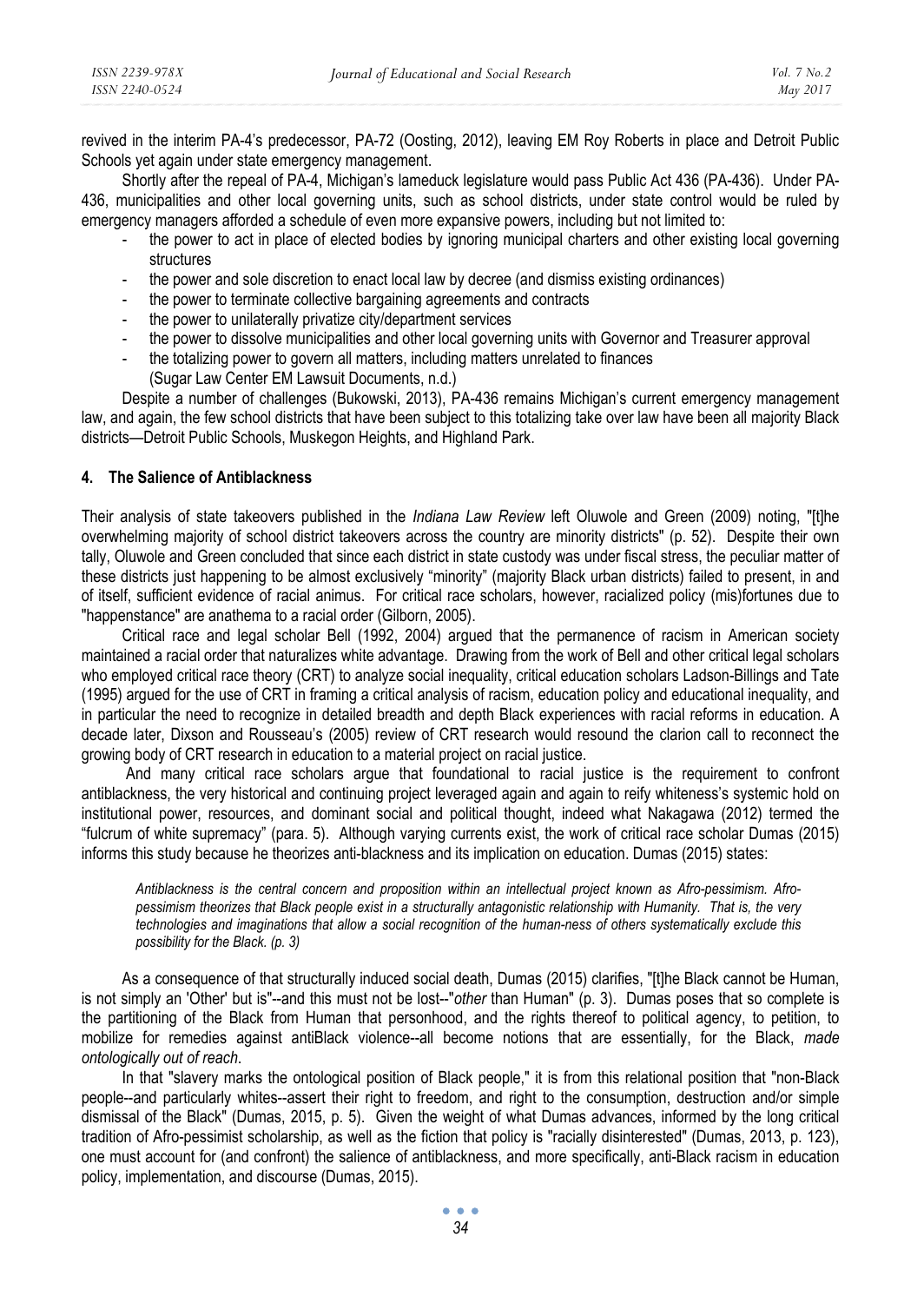What is pointedly argued, then, is the critical recognition of "education policy as a site of antiblackness" (Dumas, 2015, p. 6), and for critical educators, scholars, and policy analysts alike, to center and interrogate antiblackness in underwriting policies that consign Black children and Black communities to educational and social death. In so doing, Dumas (2015) proffers:

*...any racial disparity in education should be assumed to be facilitated, or at least exacerbated, by disdain and disregard for the Black. Differences in academic achievement, frequency and severity of school discipline, rate of neighborhood school closures, fundraising capacity of PTAs, access to arts, music and unstructured playtime--these are all sites of antiblackness. That is to say, these are all policies in which the Black is positioned on the bottom...(p. 7)* 

That is also to say, then, that the racially "uncomplicated" posture of school district takeover policies and implementation, given the racial disparity between the number of majority Black school districts relative to the number of majority White school districts under state control, demands interrogation.

# **5. Objectives of the Study and Advancement**

The primary objective of this statewide field experiment was to assess for the effects of racial composition of a school district on the level of agreement/disagreement with state-installed emergency management in a financially distressed school district and the likelihood of pushing for political mobilization against a takeover decision. First, it is predicted that given identical conditions (same operational deficit and projected budget shortfall), racial composition/makeup of a school district (Majority Black vs. Majority White) will systematically affect participants' level of agreement/disagreement with a school takeover decision ( "Emergency management" vs. "No emergency management"), such that support for the imposition of emergency management will be greater for majority Black school districts than for majority White school districts.

Second, it is predicted that the likelihood of taking action against emergency management, again given identical conditions while only manipulating racial composition of school district, will be greater for majority White school districts than for majority Black school districts. In empirically disentangling the effects of race on the support for emergency management of districts, this study squarely tackled the racial salience of school district composition on political actors' responses to the seemingly racialized application of a policy remedy that has thus far deconstitutionalized only majority Black school districts in Michigan.

# **6. Method**

## *6.1 Participants*

Current names and working email addresses for active public school principals/head administrators in the state of Michigan were accessed from the Michigan Department of Education's publicly available database directory. Solicitation emails with an anonymous embedded *Qualtrics* survey link were sent to principals (N=2,873) in late December. Three hundred thirty-five participants responded to the unsolicited recruitment email. Of those 335 respondents, 290 completed the entire study. One individual was identified as a multivariate outlier and removed from analyses, the final sample consisted of 289 individuals (Race: 91.3% White, 5.6% Black, 1% Latino/Hispanic, 2.1% other; Gender: 52.8% Male; Type of School District Employed at: 45.7% Rural, 38.8% Suburban, 13.5% Urban, 2.1% Other; Age: *M*=48.08, *SD*= 8.34).

# *6.2 Procedure*

A web-based field survey experiment employing a 2 (Racial make-up: Majority Black school district vs. Majority White School District) x 2 (Decision type: Emergency Management Takeover vs. No Emergency Management) between subjects ANOVA design was conducted. The independent variables were type of district ("majority Black at 93%" vs. "majority White at 93%") and takeover decision ("emergency management" vs. "no emergency management") respectively. The 93% racial threshold used in this study reflects Oluwole and Green's (2009) finding that many of the districts taken over in their respective states were frequently 90% minority (students of color) in composition. Thusly, in this experiment, participants were presented with case scenarios in which districts were either majority Black at 93% or the exact reverse, majority White at 93%.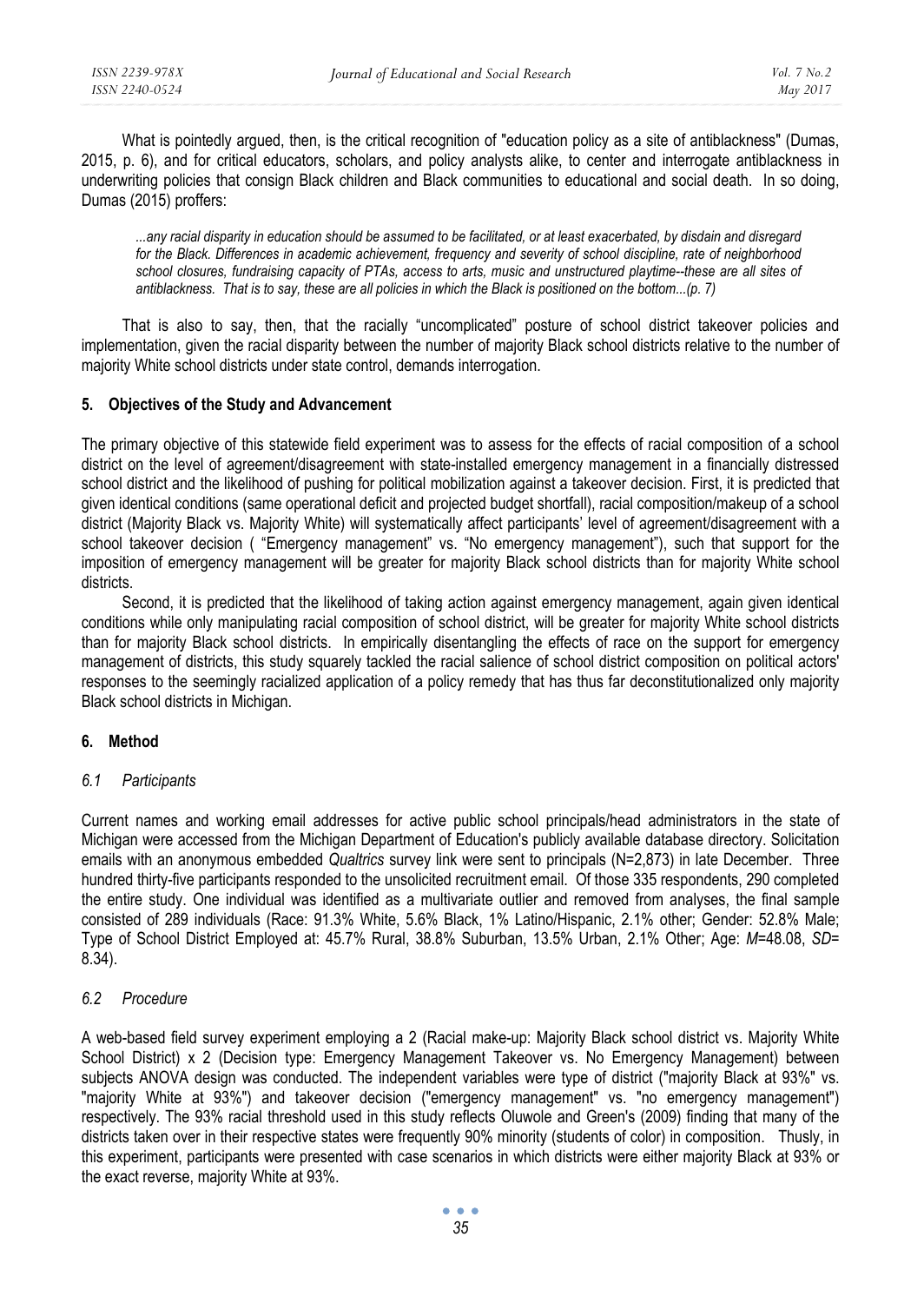After answering a few demographic questions, each participant was randomly assigned to a condition and prompted to read a scenario depicting one of the following four outcomes:

- 1. Condition A: Financially distressed majority Black district resulting in a state appointed emergency manager
- 2. Condition B: Financially distressed majority White district resulting in a state appointed emergency manager
- 3. Condition C: Financially distressed majority Black district resulting in NO state appointed emergency manager
- 4. Condition D: Financially distressed majority White district resulting in NO state appointed emergency manager

Briefly, careful attention was taken to reflect real world conditions in these scenarios, not only with respect to racial thresholds of district composition as described earlier, but also with respect to the operating budget deficit (\$850,000) and the expected shortfall (\$5.4 million) assigned to the financially distressed district in all of the conditions. Both figures were comparable to those documented in news media reports highlighting a majority White district in danger of being the first to face state emergency management in Michigan (Lewis, 2015). That said, the district has since avoided emergency management and been provided opportunities to make further cutbacks, opportunities which McGuire and Lenhard (2015) argued were not afforded majority Black districts like Detroit Public Schools.

The two dependent variables were *level of agreement/disagreement with a takeover decision* and the *likelihood of supporting political action against a takeover decision*. After reading their scenarios, participants rated their level of agreement with a takeover decision using a 7-point likert type scale (1 = strongly disagree, 7= strongly agree) regarding the outcome (*M*=4.51, *SD*=1.95). Participants then followed this by rating their likelihood of politically mobilizing against a decision, again using a 7-point likert type scale (1 = extremely unlikely, 7= extremely likely; *M*=3.10, *SD*=1.99).

## **7. Results**

Survey responses were examined using SPSS 21. A 2 (Racial make-up: Majority Black vs. Majority White) X 2 (Decision: Emergency Management vs. No Emergency Management) factorial ANOVA were conducted, for each dependent variable, *agreement with takeover decision* and *likelihood of politically organizing against a decision*.

#### *7.1 Agreement with takeover decision*

There was no significant interaction between *Racial Make-up* and *Decision* condition, (*F*(1, 285)= .03, *p*=.85; η<sup>p</sup> 2=.000). There was however a significant main effect of *Decision* condition (*F*(1, 285)= 157.06, *p*<.001; η<sup>p</sup> 2=.36), such that participants were more likely to agree with a decision when *no emergency manager* (*M*=5.69, *SE*=.13) was assigned compared to when an *emergency manager* was assigned (*M*=3.36, *SE*=.13). There was no main effect of *Racial Makeup* condition (*F*(1, 285) = .14, *p*=.71; η<sub>p</sub><sup>2</sup>=.000).

## *7.2 Likelihood of political organization*

There was no significant interaction between *Racial Make-up* and *Decision* condition on the likelihood of political mobilization, (*F*(1, 285)= 2.11, *p*=.15; η<sup>p</sup> 2=.007). There was however a significant main effect of *Decision* condition (*F*(1, 285)= 42.78,  $p$ <.001;  $\eta_p$ <sup>2</sup>=.13), such that participants were more likely to indicate that they would engage in political action against the takeover decision when an *emergency manager* (*M*=3.81, *SE*=.15) was assigned compared to when *no emergency manager* was assigned (*M*=2.38, *SE*=.16). There was no main effect of *Racial Make-up* condition (*F*(1, 285)= .56, *p*=.46; η<sup>p</sup> 2=.002).

## **8. Exploratory Analysis**

Also examined were if there were any differences based on the type of district participants were employed at. Due to the low number of participants who worked in urban districts, only effects among participants from suburban and rural districts were examined.

## *8.1 Suburban District Participants*

## *8.1.1 Agreement with takeover decision*

The results were the same as the larger sample. There were no significant interaction between *Racial Make-up* and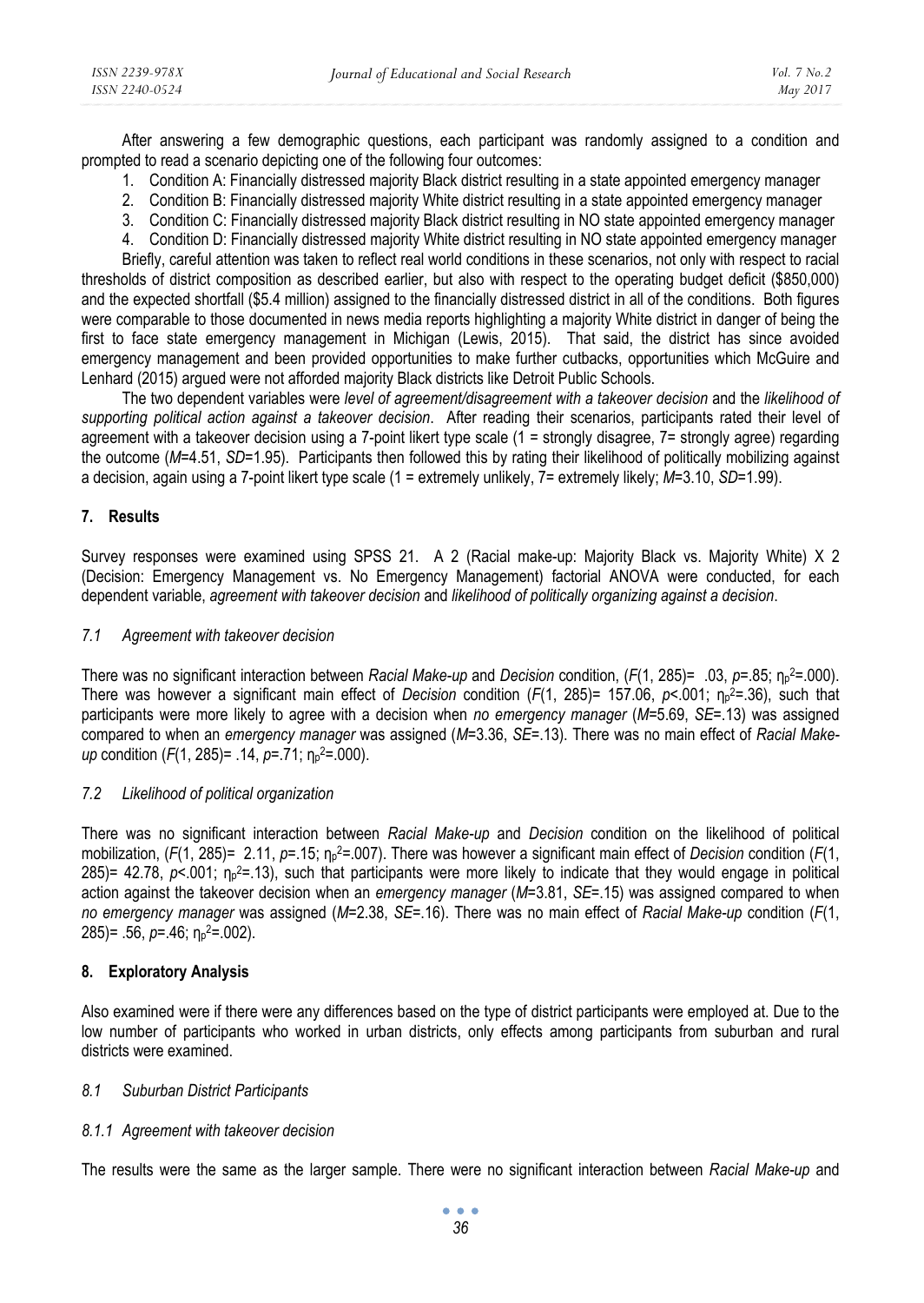*Decision* condition, (*F*(1, 108)= 1.01, *p*=.32; η<sup>p</sup> 2=.01). There was a significant main effect of *Decision* condition (*F*(1, 108)= 81.70, *p*<.001; η<sup>p</sup> 2=.43), such that participants were more likely to agree with the takeover decision when *no emergency manager* (*M*=5.70, *SE*=.20) was assigned compared to when an *emergency manager* was assigned (*M*=3.14, *SE*=.20). There was no main effect of *Racial Make-up* condition (*F*(1, 108)= .09, *p*=.77; η<sup>p</sup> 2=.001).

## *8.1.2 Likelihood of political organization*

There was a significant main effect of *Decision* condition (*F*(1, 108)= 29.66, *p*<.001; η<sup>p</sup> 2=.22), such that participants were more likely to indicate that they would engage in political action against a decision when an *emergency manager* (*M*=4.12, *SE*=.23) was assigned compared to when *no emergency manager* was assigned (*M*=2.32, *SE*=.23). There was no main effect of *Racial Make-up* condition (*F*(1, 108)= .28, *p*=.60; η<sup>p</sup> 2=.003). There was, however, a significant interaction between *Racial Make-up* and *Decision* condition on the likelihood of organizing against a takeover decision (*F*(1, 108)= 5.48, *p*=.02; η<sup>p</sup> 2=.05).

Pairwise comparisons revealed that there was a significant effect of *Racial Make-up* in the *no emergency manager*  condition, *F*(1, 108)= 4.09, *p*=.046; η<sup>p</sup> 2=.04, such that participants were significantly less likely to report they would engage in political action against the no emergency manager decision when the school was *majority Black* (*M*=1.85, *SE*=.34) than when it was *majority White* (*M*=2.79, *SE*=.32). As for the *emergency manager* condition, participants were equally likely to engage in political action regardless of *Racial Make-up, F*(1, 108)= 1.65, *p*=.20; η<sup>p</sup> 2=.02 (Majority White: *M*=3.82, *SE*=.30; Majority Black: *M*=4.42, *SE*=.35).

## *8.2 Rural District Participants*

#### *8.2.1 Agreement with takeover decision*

The results here were also the same as the larger sample. There were no significant interaction between *Racial Make-up*  and *Decision* condition, (*F*(1, 128)= .49, *p*=.49; η<sup>p</sup> 2=.004). There was a significant main effect of *Decision* condition (*F*(1, 128)= 44.32, *p*<.001; η<sup>p</sup> 2=.26), such that participants were more likely to agree with the takeover decision when *no emergency manager* (*M*=5.49, *SE*=.20) was assigned compared to when an *emergency manager* was assigned (*M*=3.60, *SE*=.20). There was no main effect of *Racial Make-up* condition (*F*(1, 128)= .02, *p*=.90; η<sup>p</sup> 2=.000).

## *8.2.2 Likelihood of political organization*

The results were the same as the larger sample. There was no significant interaction between *Racial Make-up* and *Decision* condition, (*F*(1, 128)= .13, *p*=.72; η<sup>p</sup> 2=.001). There was a significant main effect of *Decision* condition (*F*(1, 128)= 10.08,  $p=0.02$ ;  $\eta_p^2=0.07$ ), such that participants were more likely to indicate that they would engage in political action against the takeover decision when an *emergency manager* (*M*=3.66, *SE*=.25) was assigned compared to when *no emergency manager* was assigned (*M*=2.57, *SE*=.24). There was no main effect of *Racial Make-up* condition (*F*(1, 128) = .32, *p*=.57; η<sub>ρ</sub><sup>2</sup>=.002).

#### **9. Discussion and Implications**

There is apathy and I wonder if that is because the districts that have gone down are predominantly black. I wondered if *the staff thought this wouldn't happen because Garden City is predominantly white. Nobody seems to care about the predominantly black schools. The people in the audience didn't seem to believe we could go under. Is that because we are predominantly white?—Garden City Superintendent Michelle Cline (Lewis, January 21, 2015, The Detroit News)* 

*Currently in Michigan, there are 55 predominately white districts in deficit. When the districts are mostly white, they are given two, three, four or more chances to make things right. So, Cline and others needn't worry too much about being taken over by the state…In Detroit's case, the state (governor, Legislature, state superintendent and Department of Education), from 2006 to 2009—the only years since 1999 that DPS has not been in takeover mode, used the \$200M deficit it left DPS in 2005 as reason for retaking the district in 2009. Emergency managers have failed wherever they've been in power…Garden City will never have to bear the ignominy of such heartless people in charge of their district…These things don't happen in predominately white districts.—Former Trustee, Michigan State Board of Education Marianne McGuire. (McGuire & Lenhard, February 10, 2015, The Detroit News)*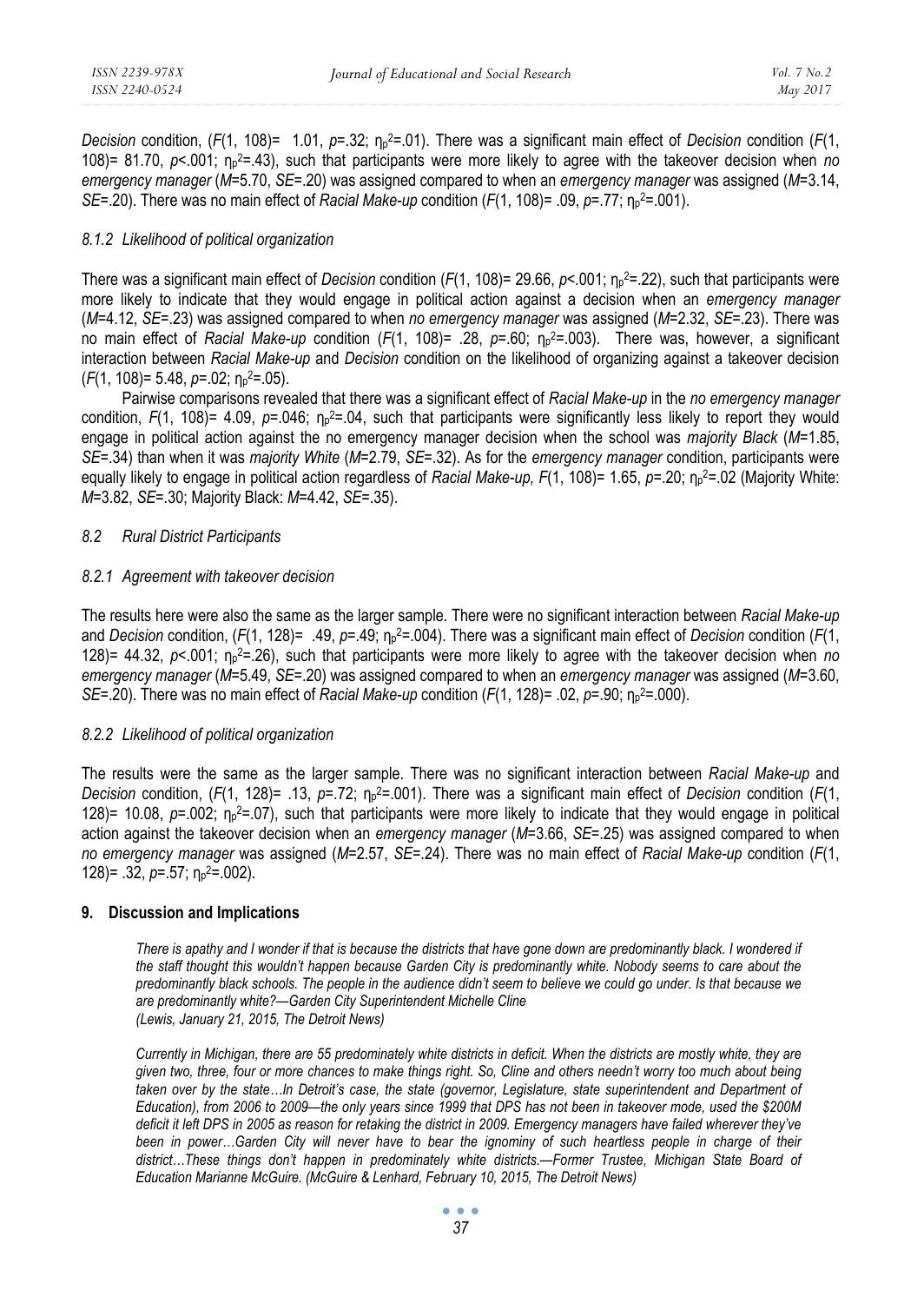Beyond policy autopsy, this exploratory study takes the position that critical education policy analysis must be as troubled and politically *live* as the shifting policy projects it attempts to analyze. Central to that assignment is exploring how a state instrument and its aims move through and are politically processed (and either reified or contested) by a segment of the polity within the material moment of state emergency management of Black school districts and by default Black bodies in Michigan. Accordingly, active principals who have the capacity to resist politically as individuals and collectively as part of their professional lobbying organizations were recruited for this field experiment on the salience of racial composition of school districts on political support for state emergency management of districts and on political mobilization against such state-installed emergency management.

While both Superintendent Cline of Garden City Unified ("There is apathy and I wonder if that is because the districts that have gone down are predominantly black") and Former Trustee McGuire of the Michigan Board of Education ("These things don't happen in predominately white districts") pointedly acknowledged the racialized policy discourse, particularly the discourse (*and* project) of anti-blackness and of white exception in the application and response to state emergency management of Black districts, the results from this experiment failed to detect a statistically significant relationship between racial makeup of a district and agreement level with a takeover condition. And, this appeared to be the case as well when examining for the effects of racial makeup on agreement with a takeover condition when just looking at participants from suburban and from rural districts respectively. There was, however, an effect of decision type on level of agreement such that principals were more agreeable to an outcome where no emergency manager was installed than where there was one installed, regardless of the racial composition of the distressed district, and this appeared to be the case when also examining responses from participants in suburban districts and in rural districts.

Moving from political attitudes to *political mobilization against a takeover condition*, there was an effect of decision type on the likelihood of taking action such that principals indicated greater commitment to politically *organizing against an outcome with an emergency manager* than an outcome where none was assigned. And again, this appeared to be the case when examining participants from suburban districts and rural districts respectively. And interestingly, for just the participants from suburban districts, an interaction emerged between racial composition of school district and takeover decision, such that suburban principals indicated a greater likelihood to engage in political action against a "no emergency manager" assignment when the fiscally distressed district was *majority White as opposed to majority Black*. As for the condition when an emergency manager was assigned, however, principals indicated that engaging in political action was equally likely regardless of the district's racial composition.

In sum, it appears that regardless of district demographics of the potential takeover district, principals in general were less likely to agree with placing emergency managers in financially distressed school districts, and stated that they were more inclined than not to take political action if emergency managers were installed. The only occasion that racial composition of school district affected responses concerned suburban principals reporting that they would be more likely to protest (organize politically against a decision) *when a White district under fiscal distress escaped emergency management than when a Black district did*. What could explain for these responses?

Given experimental research on controversial issues, and the principals who volunteered and completed the survey, there is the possibility that those who chose to participate held more racially liberal views, and perhaps volunteer effects (Vogt, 2007) could help account for what appeared to be generally consistent views expressing greater disagreement with state imposed emergency management *regardless of a district's racial profile* for both the total sample and when examined by district type (rural and suburban). Yet this racially neutral posture is breached when we look at the *commitment for political action against a takeover decision* for participants from suburban districts, who comprised the second largest subgroup in this sample at 38.8% (45.7% Rural, 38.8% Suburban, 13.5% Urban, 2.1% other), with the surprising and racially non-neutral finding that they were more likely to protest when a racial in group (i.e., White District) was spared emergency management than when a racial out group (i.e., Black District) was.

In light of this contradiction, one cannot discount how respondents may consciously or subconsciously respond to racial priming in experimental research designed to assess race effects on political attitudes and behaviors. Indeed, respondents' masking of racial attitudes is a real concern for researchers who investigate the political impact of racial prejudice (Huddy & Feldman, 2009), and thus the need to minimize social desirability distortion, or what Richman, Weisband, Kiesler, and Drasgow (1999) explain as "the tendency by respondents, under some conditions and modes of administration to answer questions in a more socially desirable direction" (p. 755) is paramount, and especially when dealing with racially charged policies, where social desirability "can inhibit people from honestly reporting their views and opinions…in…racial matters" (Huddy & Feldman, 2009, p. 424). And though this study adhered to design recommendations to forgo face to face administration of paper surveys, to administer the survey experiment electronically to minimize the masking of racial attitudes, and to only manipulate race in each condition (Huddy &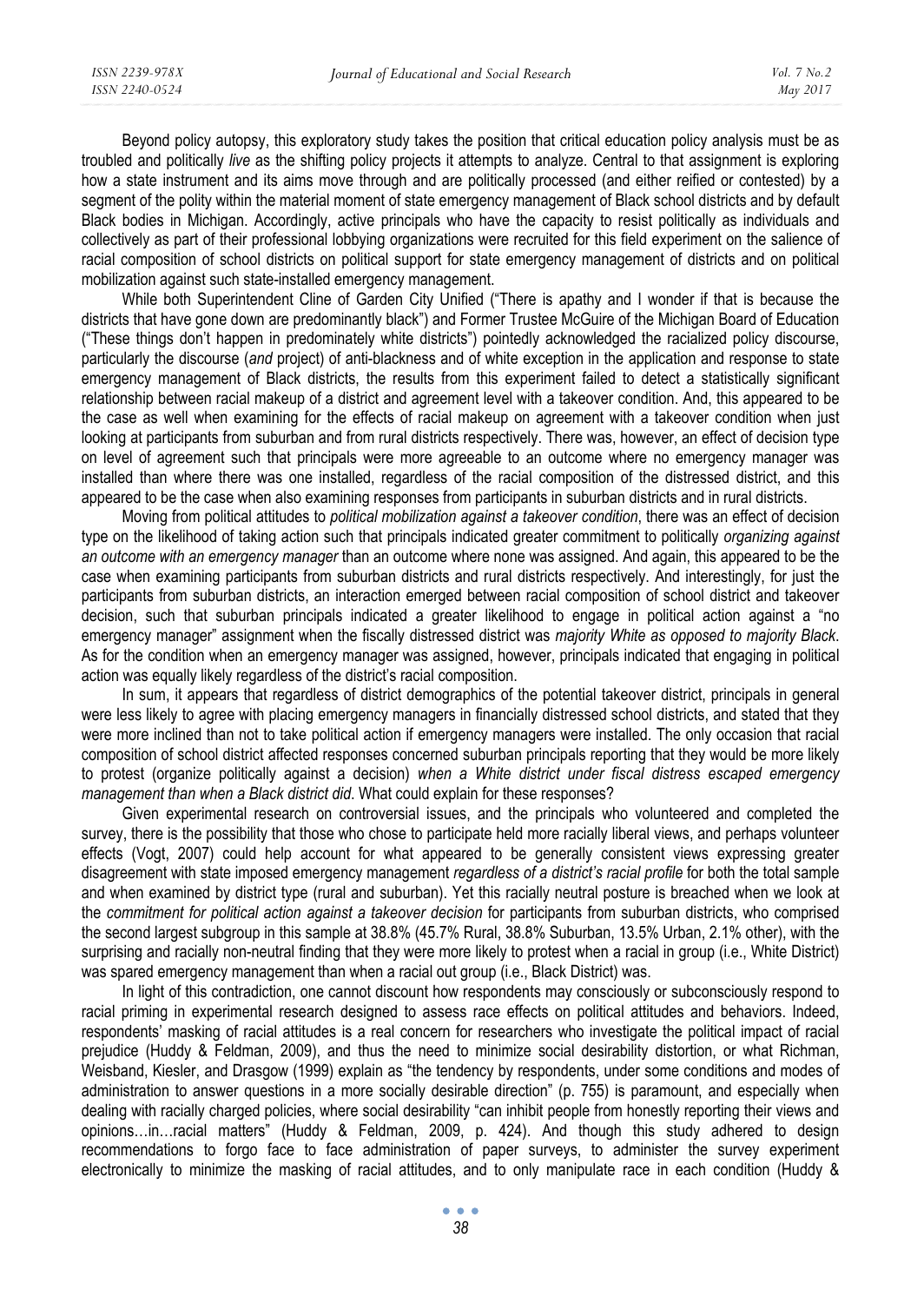Feldman, 2009; Richman et al., 1999), the author's multisyllabic, and very nonstandardized name was not doctored in the recruitment email itself, and despite the anonymous survey design, not doing so has *possible* implications for the censorship of responses as the race of interviewer, whether face-to-face or by phone, has been shown to effect respondents' answers in political polling (Shepard, 2012).

Most provocatively, and with implications for further understanding why principals in this experiment responded in the manner that they did to an arguably injurious remedy that they have only witnessed deployed in Black school districts in Michigan, Huddy and Feldman's (2009) review of political experiments on racial ideology and policy responses concluded that survey experiments are more apt to capture "white opposition to policies **experimentally altered to help blacks** [emphasis added]" (p. 424). And this possibly explains why white racial antagonism to policies such as affirmative action is easier to assess for than the kind of "racial negativity" (Huddy & Feldman, 2009) against majority Black school districts that is being assessed here relative to the support for and complicity in maintaining a policy remedy (i.e., emergency management of school districts) *that disenfranchises*. In other words, because this experiment dealt specifically with an arguably draconian policy instrument that *did not advantage* Black school districts in the least, as corroborated by prior research (Arsen & Mason, 2013; Campbell, 2012; Pedroni, 2013), racial negativity (Huddy & Feldman, 2009) toward majority Black school districts would be likely harder to assess. Furthermore, the data collection window for this study opened in late December 2015, just as the majority Black city of Flint, Michigan, under state emergency management, made national news for the lead poising of its children (Brush, Williams, Smith, & Scullen, 2015). If one were not previously aware of the risks inherent in one man rule through the deconstitutionalization of whole municipalities (and local governing units such as school districts), the Flint situation made the case abundantly clear. As such, in addition to the masking of racial attitudes through socially desirable responses and the emergency manager policy itself not advantaging Black districts over White districts, history effects (Vogt, 2007) could possibly have also shaped principals' responses.

Finally, while it is understood that experiments, like all studies, have limitations, and that as ethical researchers, we must acknowledge, as was done here, various factors that could have also explained for study results, I would like to conclude by revisiting Newman's (2002) provocation to push and complicate our methods and epistemological homes, especially where analyses of policy sponsorship, formulation, enactment, and reification are concerned. In trying to understand policy instruments, such as an emergency management law that has wrought the deconstitutionalization of entire Black municipalities and school districts, our methods and analyses must meet directly the questions posed by critical researchers like Gilborn (2005), who asks "Who and what is education policy for?" and Dumas (2015), who answers that one must pay attention to who is suffering to know who is culturally and materially accruing from this political violence.

As such, the generally post-racial responses of the principals, granted within the context of this experiment, leave much to consider when juxtaposed with the actual racial realities undergirding the implementation of this totalizing "remedy" and the lack of rearguard political opposition from leaders' professional education associations to its exclusive application in Black school districts despite the overwhelming majority of financially-distressed districts being White. Such a material disconnect signifies that the fight for justice in Black school districts in Michigan is harder and more eternal than ever imagined. And owing to this, we must view (racialized) policy as more than enactment but rather a shifting and temporal project that has been (in)actively "kept" and "sustained," and that *if*, on the grounds that our methods are deemed too clinically "imprecise" or frankly incongruent with the aims of critique and possibility, we fail to explore the very notion of "keeping," of how instantiations of anti-Black policy projects are, in part, (in)actively sustained and rationalized away by well-meaning institutional and civic actors, we truly dismiss out of hand the responsibility to provoke a larger turn toward an ever distal "justice." And it is no wonder then, as Dumas (2016) has pointedly argued, why anti-Black violence in education is historical and continuing practice, "[for] we must understand that, largely, the broader public is just fine with that" (para. 2).

## **References**

Adams v. Bobb, No. 09-020160 (Mich. Cir. Ct. Dec. 6, 2010).

- Arsen, D., & Mason, M.L. (2013). Seeking accountability through state-appointed emergency district management. *Educational Policy*, *27*(2), 247-278.
- Bell, D. (1992). *Faces at the bottom of the well*. New York, NY: Basic Books.
- Bell, D. (2004). *Silent Covenants: Brown v. Board of Education and the unfulfilled hopes for racial reform.* New York, NY: Oxford University Press.
- Brush, M., Williams, R., Smith, L., & Scullen, L. (2015). Timeline: Here's how the Flint water crisis unfolded. *Michigan Radio*. Retrieved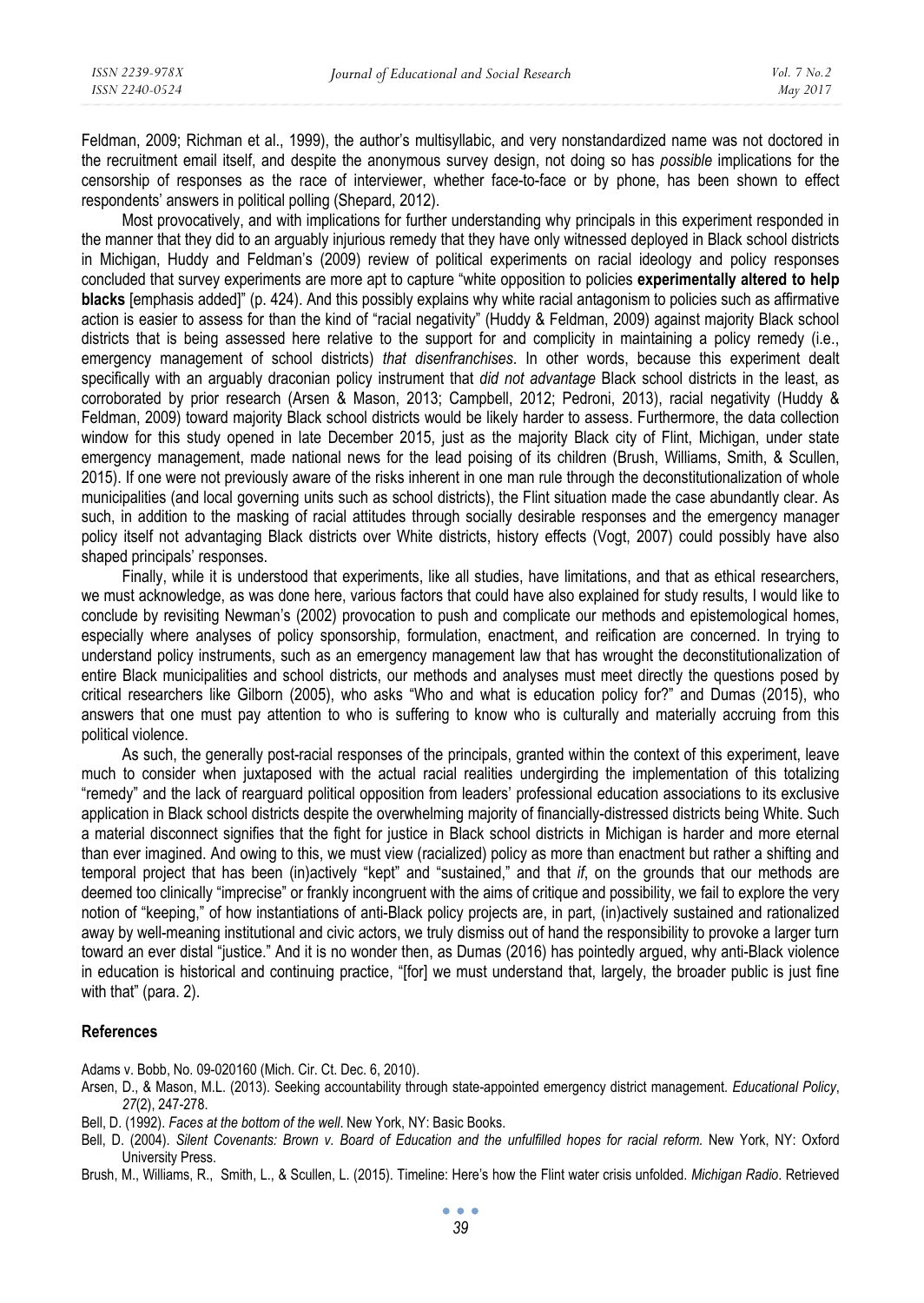*Vol. 7 No.2 May 2017* 

- Bukowski, D. (2013, August 16). State stays lawsuits vs. EM Law PA 436. *Voice of Detroit*. Retrieved from http://voiceofdetroit.net/2013/08/16/state-slays-lawsuits
- Burgess, D.J., Crowley-Matoka, M., Phelan, S., Dovidio, J.F., Kerns, R., Roth, C.,...van Rhyn, M. (2008). Patient race and physicians' decisions to prescribe opioids for chronic low back pain. *Social Science and Medicine*, *67*, 1852-1860.
- Campbell, E.T. (2012, July 15). DPS funds disappear under EM Roberts. *The Michigan Citizen*. Retrieved from http://michigancitizen.com/dps-funds-disappear-under-em-roberts-p11400-1.htm
- Carpusor, A.G., & Loges, W.E. (2006). Rental discrimination and ethnicity in names. *Journal of Applied Social Psychology*, *36*, 934- 952.
- Chambers, J. (2011, February 11). DPS board to take Bobb to court on academic control. *The Detroit News*, A15. Retrieved from http://www.lexisnexis.com
- Bobb, R. C. (2011, October 7). *Detroit Public Schools' Office of the Inspector General Report of Investigative Hearings Conducted by Robert C. Bobb, Emergency Financial Manager*. Retrieved from http://detroit.k12.mi.us/admin/inspector\_general/docs /2011.10.07 Real Estate Report.pdf
- Dixson, A.D., & Rousseau, C.K. (2005). And we are still not saved: Critical race theory in education ten years later. *Race, Ethnicity and Education*, *8*(1), 7-27.
- Dumas, M. (2013). Doing class in critical race analysis in education. In M. Lynn and A. Dixson (Eds.), *Handbook of Critical Race Theory in Education* (pp. 113-126 ). New York, NY: Routledge.
- Dumas, M. (2015). Against the dark: Antiblackness in education policy and discourse. *Theory into Practice*. DOI: 10.1080/00405841.2016.1116852
- Dumas, M. (2016, February 11). Things are gonna get easier: Refusing schooling as a site of Black suffering. *The Huffington Post*. Retrieved from http://www.huffingtonpost.com/michael-j-dumas/schooling-a-site-black-suffering\_b\_9205914.html
- French, R. (2011, May 31). Clash over control stokes emergency manager fight. *The Detroit News*, A1. Retrieved from http://www.lexisnexis.com.
- Gilborn, D. (2005). Education policy as an act of white supremacy: whiteness, critical race theory and education reform. *Journal of Education Policy*, *20*(4), 485-505.
- Graham, D. A. (2016, January 9). What did the governor know about Flint's water, and when did he know it? *The Atlantic*. Retrieved from www.theatlantic.com/politics/archive/2016/01/what-did-the-governor-know-about-flints-water-and-when-did-he-know-it/423342
- Granholm, J. (2010, April 23). Don't stall education reform. *The Detroit News*, A15. Retrieved from http://www.lexisnexis.com.
- Hanson, A., & Hawley, Z. (2011). Do landlords discriminate in the rental housing market? Evidence from an internet field experiment in US cities. *Journal of Urban Economics*, *70* (1-2), 99-114.
- Higgins, L. (2012, July 11). Charter firm Mosaica will run schools. *The Detroit Free Press*. Retrieved from http://www.freep.com
- Huddy, L., & Feldman, S. (2009). On assessing the political effects of racial prejudice. *Annual Review of Political Science*, *12*, 423-447.

Ladson-Billings, G., & Tate, W.F. (1995). Toward a critical race theory in education. *Teachers College Record*, *97*(1), 47-68.

- Lewis, S. (2015, January 21). Garden City school chief ripped for racial references. *The Detroit News*. Retrieved from http://detne.ws/1BzL8x3
- MacDonald, C. (2004, December 13). Burnley's fading support worsens crisis at schools; Critics say the Detroit schools CEO has been too slow to pull the district out of its \$198 million deficit. *The Detroit News*, 1A. Retrieved from www.lexisnexis.com
- MacDonald, C. (2005, June 10). Report rips Detroit school leadership on deficit. *The Detroit News*, 1D. Retrieved from http://www.lexisnexis.com.
- McGuire, M.Y., & Lenhard, E. (2015, February 10). Black school districts treated differently. *The Detroit News*. Retrieved from http://www.detroitnews.com/story/opinion/2015/02/10
- Meinecke, D.W., & Adamany, D.W. (2001, Spring). School reform in Detroit and Public
- Act 10: A decisive legislative effort with an uncertain outcome. *The Wayne Law Review*, 47 Wayne L. Rev. 9. Retrieved from http://www.lexisnexis.com.
- Mrozowski, J. (2009, January 27). Granholm names financial manager for Detroit schools. *The Detroit News*. Retrieved from http://www.lexisnexis.com.
- Nakagawa, S. (2012, May 4). Blackness is the fulcrum. Retrieved from http://www.racefiles.com/2012/05/04/blackness-is-the-fulcrum/
- Newman, K.S. (2002). Introduction: Qualitative research on the frontlines of controversy. *Sociological Methods Research*, *31*(2), 123- 130.
- Nichols, D.A., & Harmon, B. (2000, May 5). Detroit schools pick CEO; Reform board selects Burnley from Colorado. *The Detroit News*, 1A. Retrieved from http://www.lexisnexis.com.
- Oluwole, J., & Green, III, P.C. (2009). State takeovers of school districts: Race and the Equal Protection Clause. *Indiana Law Review*, *42*, 343-408.
- Oosting, J. (2012, November 7). Michigan Proposal 1: Voters reject measure, repeal controversial emergency manager law. *mLIVE*. Retrieved from www.MLIVE.com
- Pager, D., & Shepherd, H. (2008, January). The sociology of discrimination: Racial discrimination in employment, housing, credit, and consumer markets. *Annual Review of Sociology*, *34*, 181-209.
- Pedroni, T. (2013, April 9). Who grades the Detroit Public Schools emergency manager? *The Detroit Free Press*. Retrieved fromhttp://archive.freep.com/article/20130409/